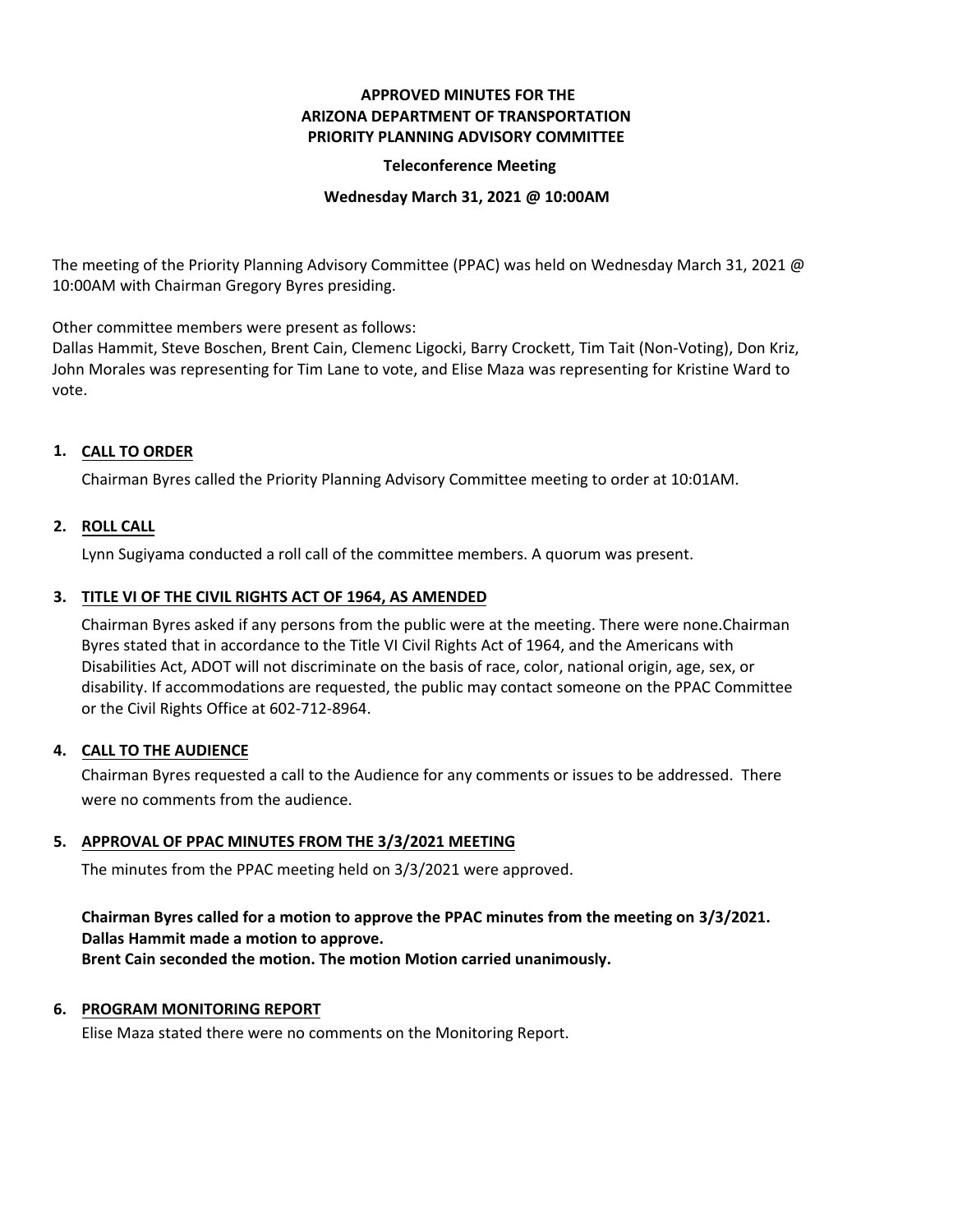# **7. 2021-2025 TRANSPORTATION FACILITIES CONSTRUCTION: DISCUSSION AND POSSIBLE ACTION ON PROGRAM & PROJECT MODIFICATIONS**

| $7-1$ | Route & MP:                | Statewide                                      |  |
|-------|----------------------------|------------------------------------------------|--|
|       | <b>Project Name:</b>       | Statewide/Stormwater Protection Support - FY21 |  |
|       | Type of Work:              | <b>Regulatory Compliance</b>                   |  |
|       | County:                    | Statewide                                      |  |
|       | District:                  | Statewide                                      |  |
|       | Schedule:                  |                                                |  |
|       | Project:                   | M716901X TIP#: 102313                          |  |
|       | <b>Project Manager:</b>    | Eileen Dunn                                    |  |
|       | <b>Program Amount:</b>     | \$0                                            |  |
|       | <b>New Program Amount:</b> | \$415,000                                      |  |
|       | <b>Requested Action:</b>   | Establish a new project.                       |  |

**Item 7-1 was presented by: Eileen Dunn Chairman called for a motion to approve Item 7-1. Steve Boschen made the motion to approve. Dallas Hammit seconded the motion. Motion carried unanimously.**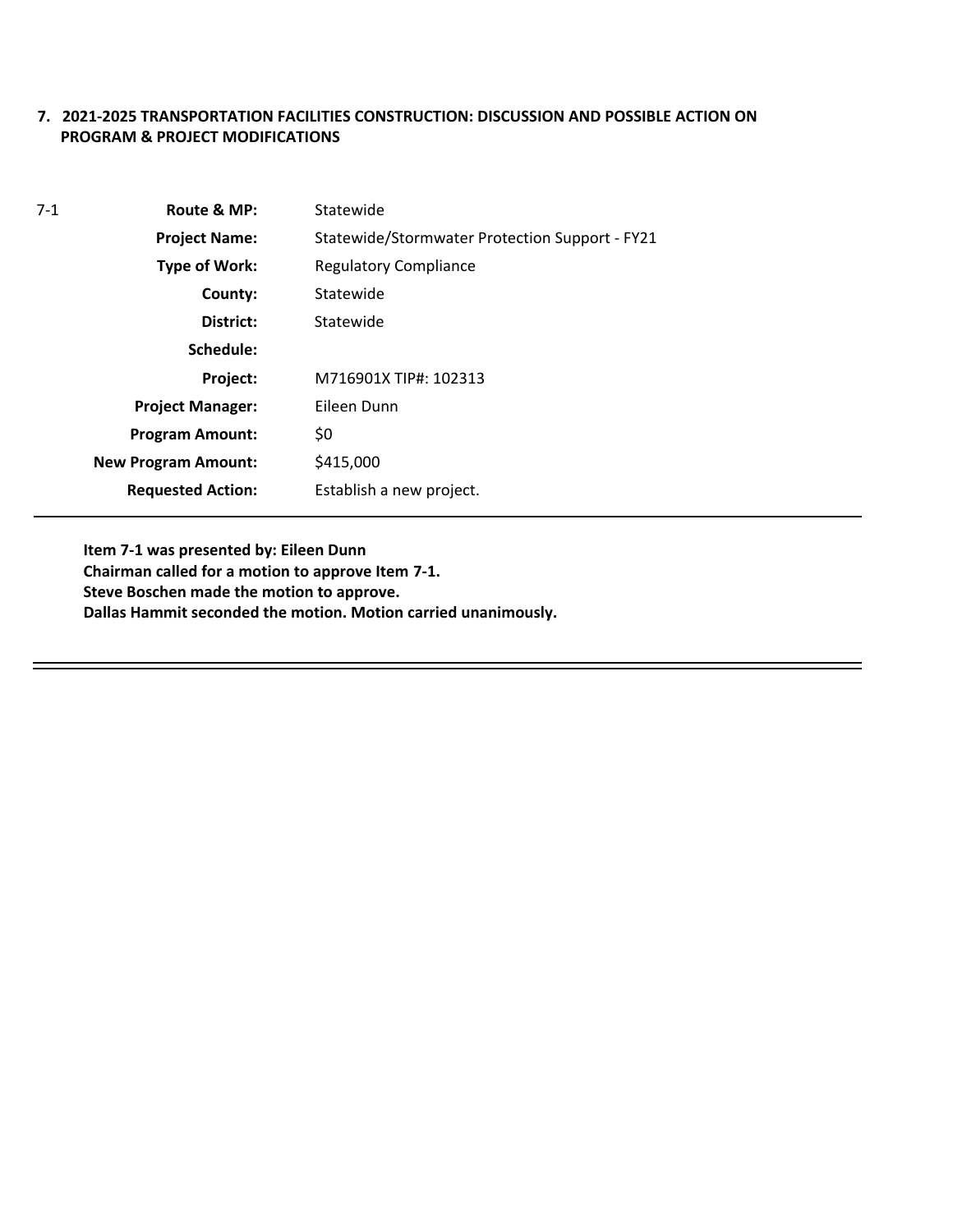| Statewide                                     |  |
|-----------------------------------------------|--|
| Statewide Biology and Sec 404 Support - FY 21 |  |
| <b>Regulatory Compliance</b>                  |  |
| Statewide                                     |  |
| Statewide                                     |  |
|                                               |  |
| M717301X TIP#: 102323                         |  |
| Kristin Gade                                  |  |
| \$0                                           |  |
| \$185,000                                     |  |
| Establish new project.                        |  |
|                                               |  |

| $7 - 3$ | Route & MP:                | Statewide                |  |
|---------|----------------------------|--------------------------|--|
|         | <b>Project Name:</b>       | <b>U.S. ACOE LIAISON</b> |  |
|         | <b>Type of Work:</b>       | Army Corps Liaison       |  |
|         | County:                    | Statewide                |  |
|         | District:                  | Statewide                |  |
|         | Schedule:                  |                          |  |
|         | Project:                   | M510602X TIP#: 100454    |  |
|         | <b>Project Manager:</b>    | <b>Kristin Gade</b>      |  |
|         | <b>Program Amount:</b>     | \$1,387,000              |  |
|         | <b>New Program Amount:</b> | \$1,622,000              |  |
|         | <b>Requested Action:</b>   | Increase budget.         |  |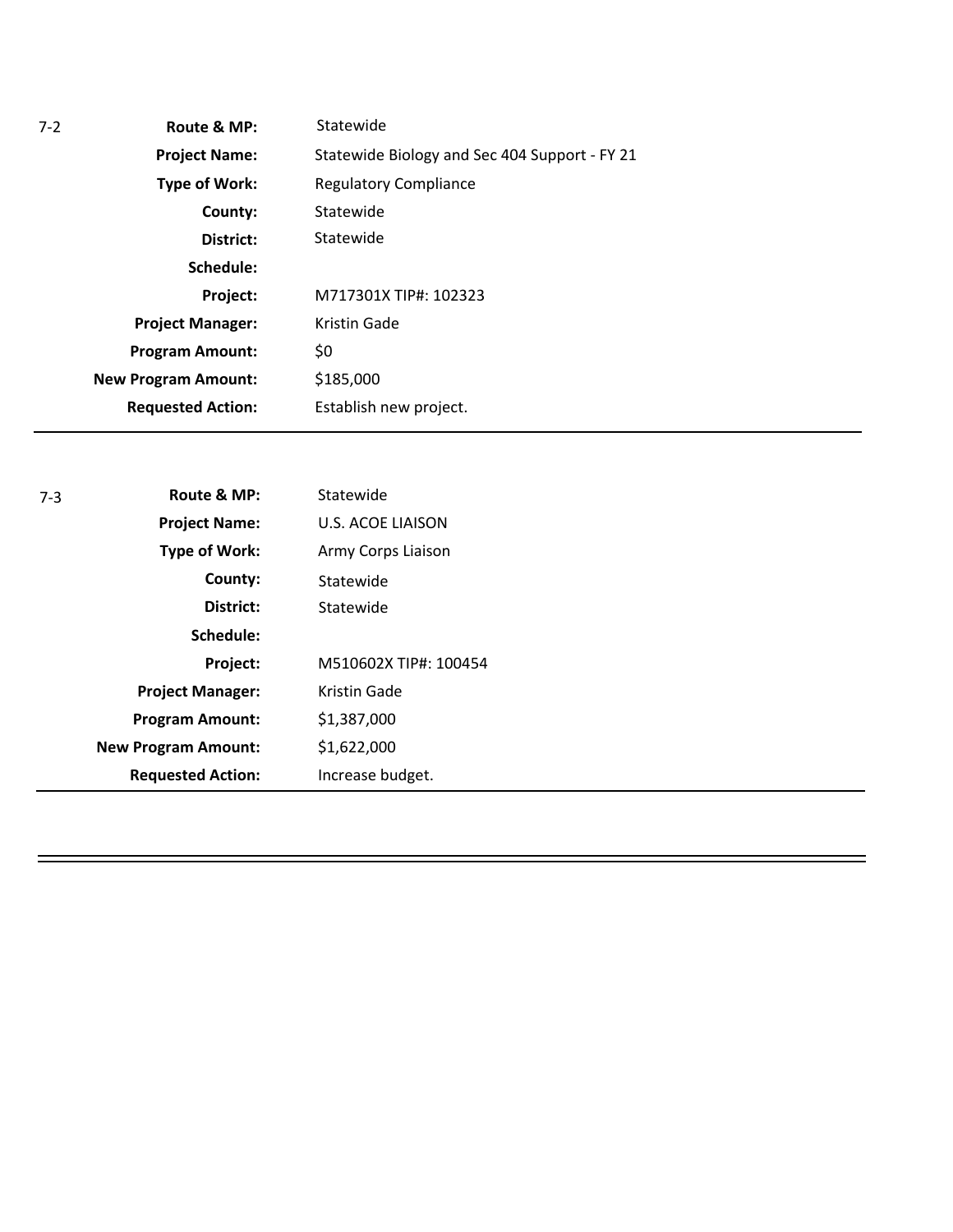| $7 - 4$ | Route & MP:                | 999 @ MP 0                                   |  |
|---------|----------------------------|----------------------------------------------|--|
|         | <b>Project Name:</b>       | USFWS Liaison (FY21 - FY25)                  |  |
|         | <b>Type of Work:</b>       | Section 7 review and programmatic agreements |  |
|         | County:                    | Statewide                                    |  |
|         | District:                  | Statewide                                    |  |
|         | Schedule:                  |                                              |  |
|         | Project:                   | M715101X TIP#: 101729                        |  |
|         | <b>Project Manager:</b>    | Kristin Gade                                 |  |
|         | <b>Program Amount:</b>     | \$165,000                                    |  |
|         | <b>New Program Amount:</b> | \$335,000                                    |  |
|         | <b>Requested Action:</b>   | Increase funding                             |  |
|         |                            |                                              |  |

**Items 7-2 through 7-4 were presented by: Kristin Gade Chairman called for a motion to approve Items 7-2 through 7-4. Dallas Hammit made the motion to approve. Steve Boschen seconded the motion. Motion carried unanimously.**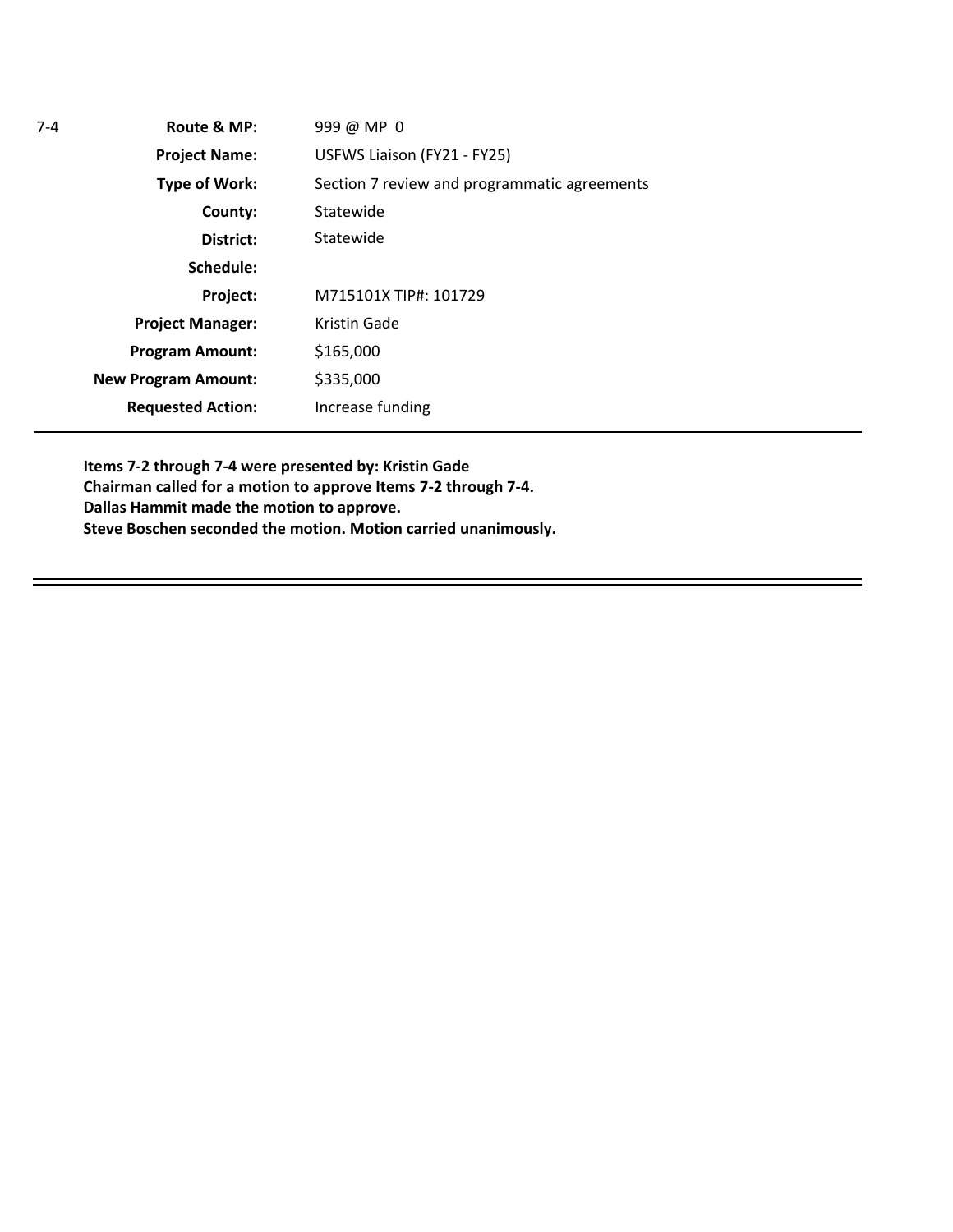| $7-5$ | Route & MP:                | Local                                    |
|-------|----------------------------|------------------------------------------|
|       | <b>Project Name:</b>       | 35TH AVENUE N. OF HARRISON DOT 741-448-R |
|       | <b>Type of Work:</b>       | RAILROAD SAFETY UPGRADE                  |
|       | County:                    | Maricopa                                 |
|       | District:                  | Central                                  |
|       | Schedule:                  | FY 2021                                  |
|       | Project:                   | SR23401C TIP#: 100390                    |
|       | <b>Project Manager:</b>    | Jane Gauger                              |
|       | <b>Program Amount:</b>     | \$0                                      |
|       | <b>New Program Amount:</b> | \$287,000                                |
|       | <b>Requested Action:</b>   | Establish a construction sub-phase.      |

| $7-6$ | Route & MP:                | Local                                                 |
|-------|----------------------------|-------------------------------------------------------|
|       | <b>Project Name:</b>       | 35TH AVENUE N. OF HARRISON DOT 741-448-R              |
|       | <b>Type of Work:</b>       | RAILROAD SAFETY UPGRADE                               |
|       | County:                    | Maricopa                                              |
|       | District:                  | Central                                               |
|       | Schedule:                  | FY 2021                                               |
|       | Project:                   | SR23401X TIP#: 100390                                 |
|       | <b>Project Manager:</b>    | Jane Gauger                                           |
|       | <b>Program Amount:</b>     | \$0                                                   |
|       | <b>New Program Amount:</b> | \$480,000                                             |
|       | <b>Requested Action:</b>   | Establish a construction sub-phase for railroad work. |

**Items 7-5 and 7-6 were presented by: Jane Gauger Chairman called for a motion to approve Items 7-5 and 7-6. Brent Cain made the motion to approve. Steve Boschen seconded the motion. Motion carried unanimously.**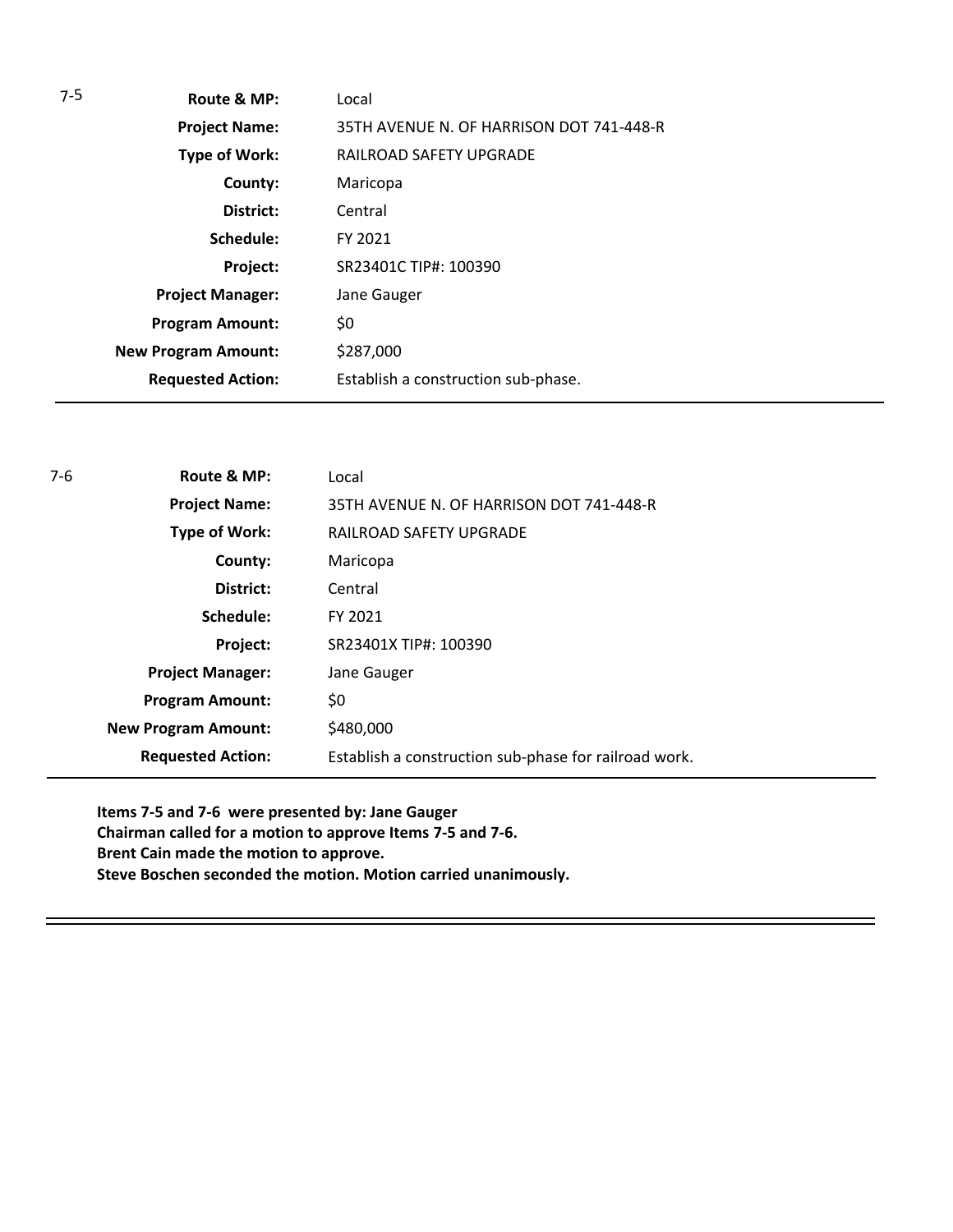| 7-7 | Route & MP:                | US 60 @ MP 130           |
|-----|----------------------------|--------------------------|
|     | <b>Project Name:</b>       | 103rd Ave - Center St    |
|     | Type of Work:              | RAILROAD SAFETY UPGRADES |
|     | County:                    | Maricopa                 |
|     | District:                  | Central                  |
|     | Schedule:                  |                          |
|     | Project:                   | F039001D TIP#: 102351    |
|     | <b>Project Manager:</b>    | Jane Gauger              |
|     | <b>Program Amount:</b>     | \$0                      |
|     | <b>New Program Amount:</b> | \$33,000                 |
|     | <b>Requested Action:</b>   | Establish a new project. |
|     |                            |                          |

| $7-8$ | Route & MP:                | US 60 @ MP 130             |
|-------|----------------------------|----------------------------|
|       | <b>Project Name:</b>       | 103rd Ave - Center St      |
|       | <b>Type of Work:</b>       | RAILROAD SAFETY UPGRADES   |
|       | County:                    | Maricopa                   |
|       | District:                  | Central                    |
|       | Schedule:                  | FY 2021                    |
|       | Project:                   | F039001X TIP#: 102351      |
|       | <b>Project Manager:</b>    | Jane Gauger                |
|       | <b>Program Amount:</b>     | \$0                        |
|       | <b>New Program Amount:</b> | \$835,000                  |
|       | <b>Requested Action:</b>   | Establish a new sub-phase. |

**Items 7-7 and 7-8 were presented by: Jane Gauger Chairman called for a motion to approve Items 7-7 and 7-8. Brent Cain made the motion to approve. Steve Boschen seconded the motion. Motion carried unanimously.**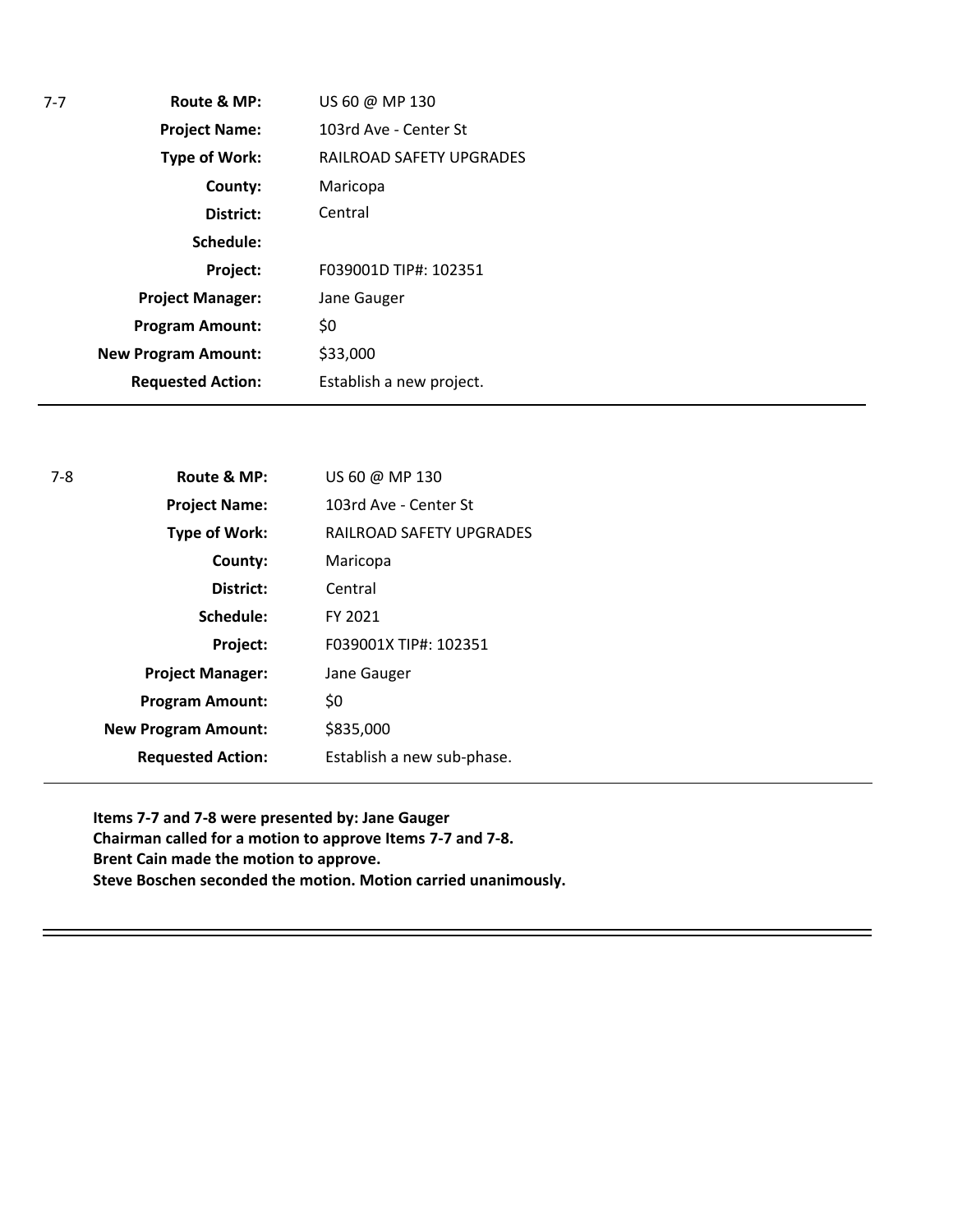| Route & MP:<br>$7 - 10$    | Local                         |
|----------------------------|-------------------------------|
| <b>Project Name:</b>       | <b>FRISCO AVE BRIDGE</b>      |
| Type of Work:              | <b>BRIDGE REPLACEMENT</b>     |
| County:                    | Greenlee                      |
| District:                  | Southeast                     |
| Schedule:                  |                               |
| Project:                   | T028501D TIP#: 101949         |
| <b>Project Manager:</b>    | Jennifer Acuna                |
| <b>Program Amount:</b>     | \$0                           |
| <b>New Program Amount:</b> | \$30,000                      |
| <b>Requested Action:</b>   | Establish new design project. |

| $7 - 11$ | Route & MP:                | Local                         |
|----------|----------------------------|-------------------------------|
|          | <b>Project Name:</b>       | <b>FRISCO AVE BRIDGE</b>      |
|          | <b>Type of Work:</b>       | <b>BRIDGE REPLACEMENT</b>     |
|          | County:                    | Greenlee                      |
|          | District:                  | Southeast                     |
|          | Schedule:                  |                               |
|          | Project:                   | T028503D TIP#: 101949         |
|          | <b>Project Manager:</b>    | Jennifer Acuna                |
|          | <b>Program Amount:</b>     | \$0                           |
|          | <b>New Program Amount:</b> | \$260,000                     |
|          | <b>Requested Action:</b>   | Establish new design project. |
|          |                            |                               |

**Items 7-10 and 7-11 were presented by: Jennifer Acuna Chairman called for a motion to approve Items 7-10 and 7-11. Steve Boschen made the motion to approve. Clemenc Ligocki seconded the motion. Motion carried unanimously.**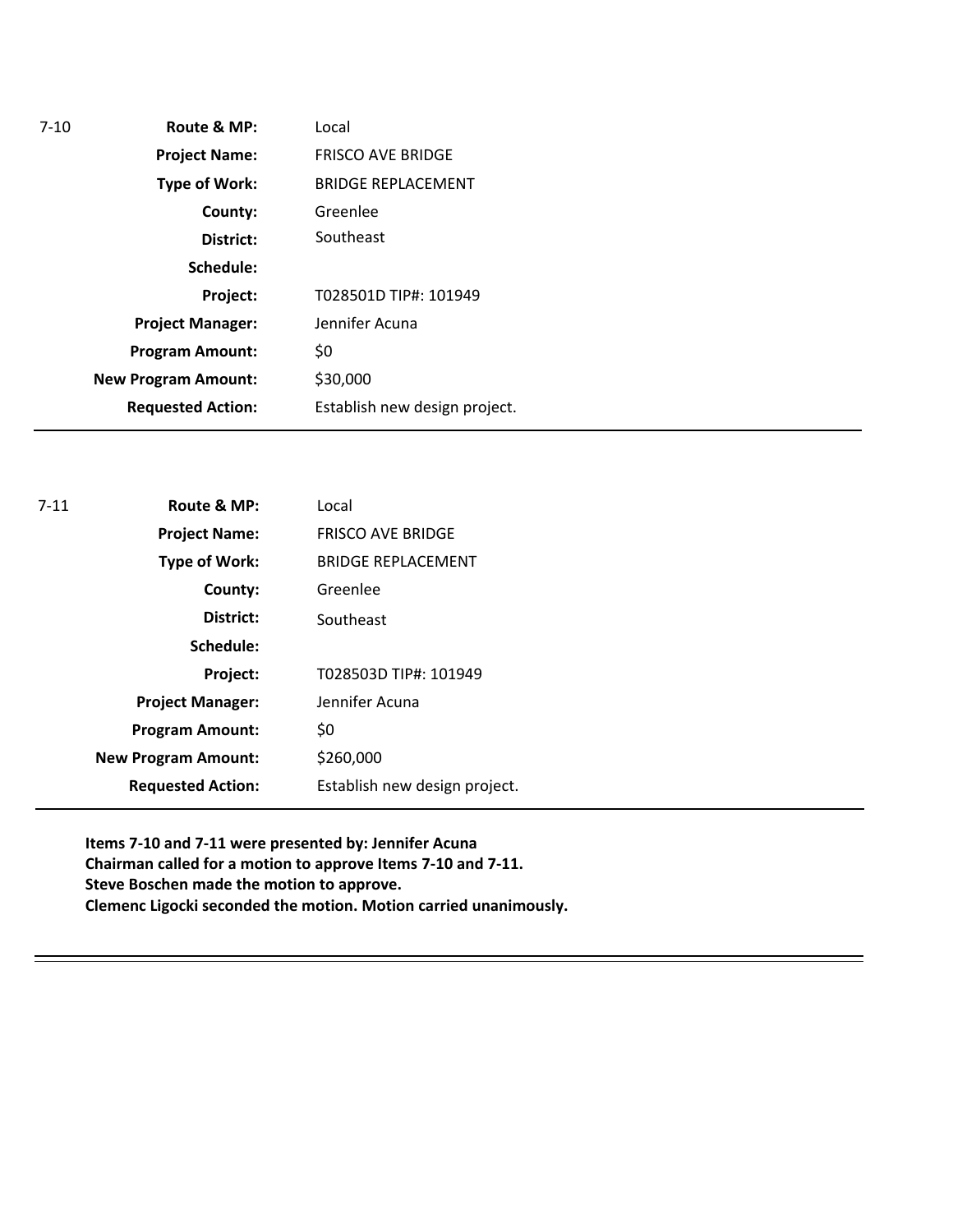| 7-12 | Route & MP:                | SR 82 @ MP 9.6              |
|------|----------------------------|-----------------------------|
|      | <b>Project Name:</b>       | <b>COMORO CANYON BRIDGE</b> |
|      | <b>Type of Work:</b>       | <b>DECK REHABLITATION</b>   |
|      | County:                    | Santa Cruz                  |
|      | District:                  | Southcentral                |
|      | Schedule:                  | FY 2021                     |
|      | Project:                   | F030101C TIP#: 100209       |
|      | <b>Project Manager:</b>    | Judah Cain                  |
|      | <b>Program Amount:</b>     | \$500,000                   |
|      | <b>New Program Amount:</b> | \$575,000                   |
|      | <b>Requested Action:</b>   | Increase Budget.            |
|      |                            |                             |

**Item 7-12 was presented by: Judah Cain Chairman called for a motion to approve Item 7-12. Steve Boschen made the motion to approve. Barry Crockett seconded the motion. Motion carried unanimously.**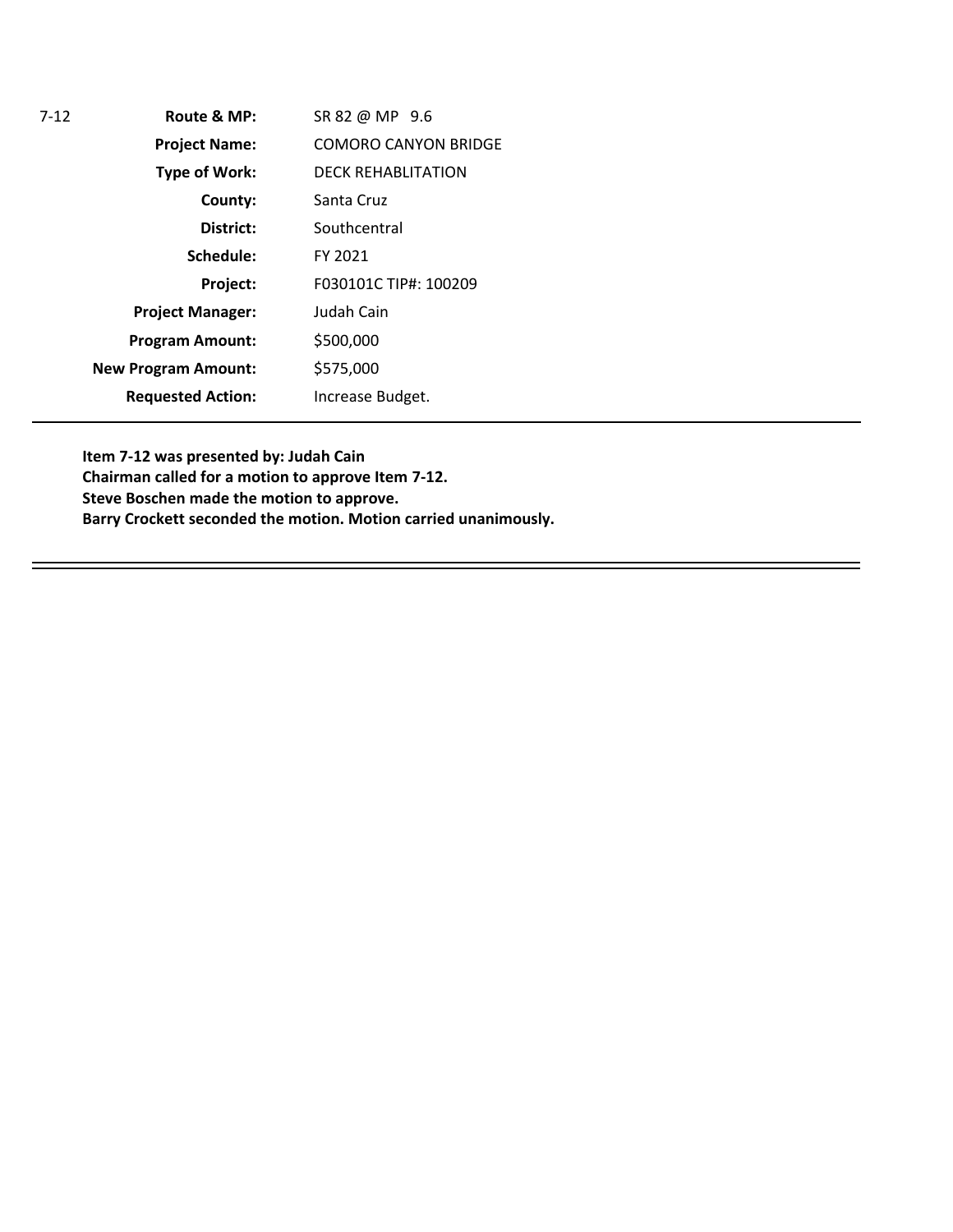|           | I-10 @ MP 90.0                                                                                                                                                      |
|-----------|---------------------------------------------------------------------------------------------------------------------------------------------------------------------|
|           | 443RD AVE - E OF WINTERSBURG RD                                                                                                                                     |
|           | PAVEMENT REHABILITATION                                                                                                                                             |
| County:   | Maricopa                                                                                                                                                            |
| District: | Southwest                                                                                                                                                           |
| Schedule: |                                                                                                                                                                     |
| Project:  | F034501C TIP#: 101684                                                                                                                                               |
|           | Jennifer Acuna                                                                                                                                                      |
|           | \$21,000,000                                                                                                                                                        |
|           | \$23,000,000                                                                                                                                                        |
|           | Increase budget.                                                                                                                                                    |
|           | Route & MP:<br><b>Project Name:</b><br>Type of Work:<br><b>Project Manager:</b><br><b>Program Amount:</b><br><b>New Program Amount:</b><br><b>Requested Action:</b> |

**Items 7-9, 7-13, 7-14 and 7-15 were taken together.** 

**Chairman called for a motion to table Items 7-9, 7-13, 7-14 and 7-15. Dallas Hammit made the motion to table Items 7-9, 7-13, 7-14 and 7-15. Clemenc Ligocki seconded the motion. Motion carried unanimously Discussion followed that these projects will be updated in the FY 2022-2026 Five Year Transportation Facilities Construction Program. These projects are in the agenda for transparency and information only.** 

| 7-13 | Route & MP:                | US 60 @ MP 356.0                          |
|------|----------------------------|-------------------------------------------|
|      | <b>Project Name:</b>       | <b>US 60 &amp; CR 3148, VERNON</b>        |
|      | Type of Work:              | STOP SIGNS WITH FLASHERS & LOOP DETECTORS |
|      | County:                    | Apache                                    |
|      | District:                  | <b>Northeast</b>                          |
|      | Schedule:                  | FY 2022                                   |
|      | Project:                   | F033801C TIP#: 100976                     |
|      | <b>Project Manager:</b>    | <b>Kirstin Huston</b>                     |
|      | <b>Program Amount:</b>     | \$228,000                                 |
|      | <b>New Program Amount:</b> | \$242,000                                 |
|      | <b>Requested Action:</b>   | Increase budget.                          |
|      |                            |                                           |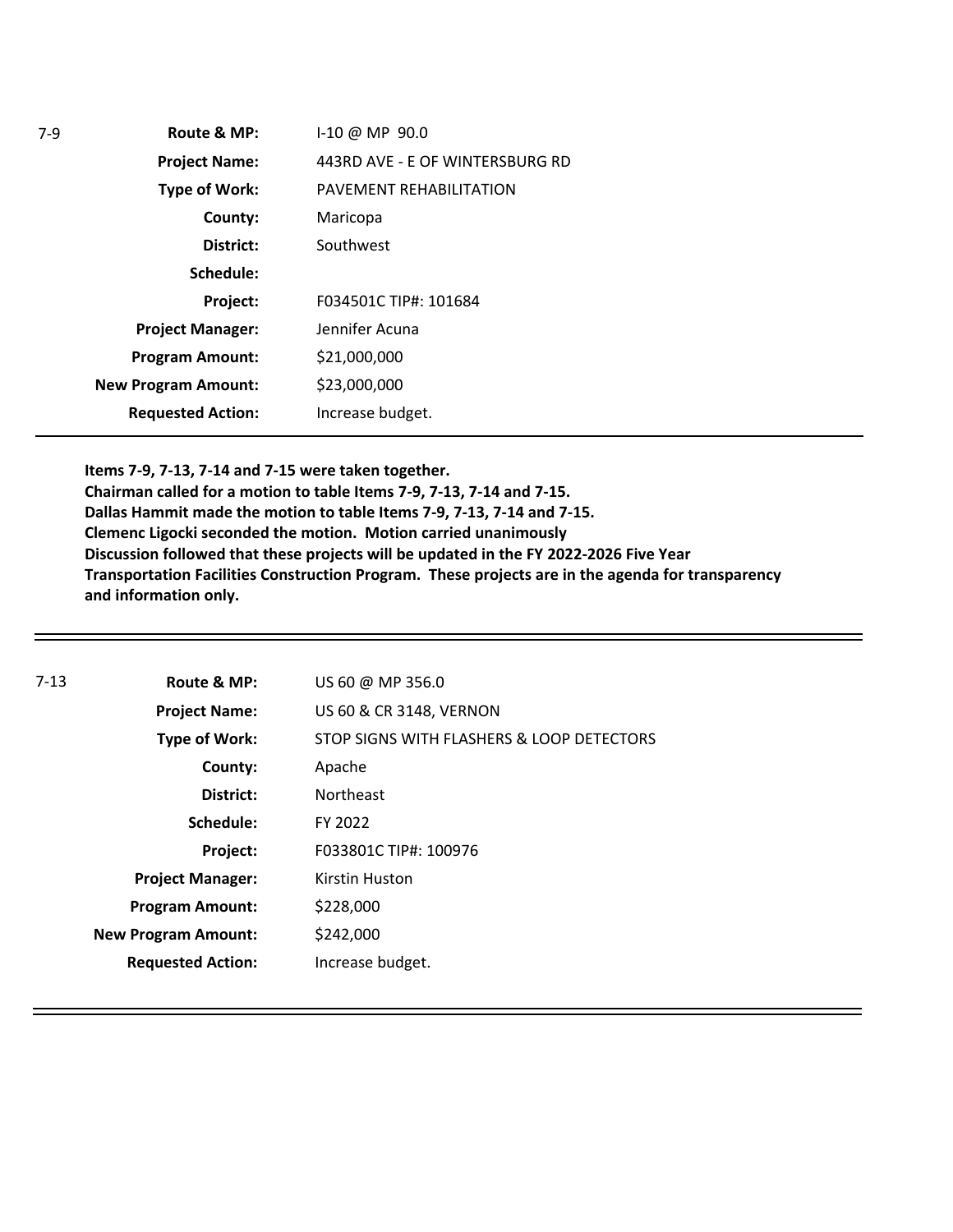| $7 - 14$ | Route & MP:                | SR 77 @ MP 77.0                |
|----------|----------------------------|--------------------------------|
|          | <b>Project Name:</b>       | CALLE CONCORDIA - TANGERINE RD |
|          | <b>Type of Work:</b>       | PAVEMENT REHABILITATION        |
|          | County:                    | Pima                           |
|          | District:                  | Southcentral                   |
|          | Schedule:                  | FY 2022                        |
|          | Project:                   | F028301C TIP#: 101002          |
|          | <b>Project Manager:</b>    | <b>Thomas OReilly</b>          |
|          | <b>Program Amount:</b>     | \$13,262,000                   |
|          | <b>New Program Amount:</b> | \$15,500,000                   |
|          | <b>Requested Action:</b>   | Increase budget.               |
|          |                            |                                |

| $7 - 15$ | Route & MP:                | SR 82 @ MP 6.0                     |
|----------|----------------------------|------------------------------------|
|          | <b>Project Name:</b>       | <b>3R WASH BRIDGE</b>              |
|          | Type of Work:              | SCOUR RETROFIT / BRIDGE DECK REHAB |
|          | County:                    | Santa Cruz                         |
|          | District:                  | Southcentral                       |
|          | Schedule:                  | FY 2022                            |
|          | Project:                   | F028201C TIP#: 100211              |
|          | <b>Project Manager:</b>    | <b>Thomas Oreilly</b>              |
|          | <b>Program Amount:</b>     | \$600,000                          |
|          | <b>New Program Amount:</b> | \$720,000                          |
|          | <b>Requested Action:</b>   | Increase budget.                   |
|          |                            |                                    |

Ξ